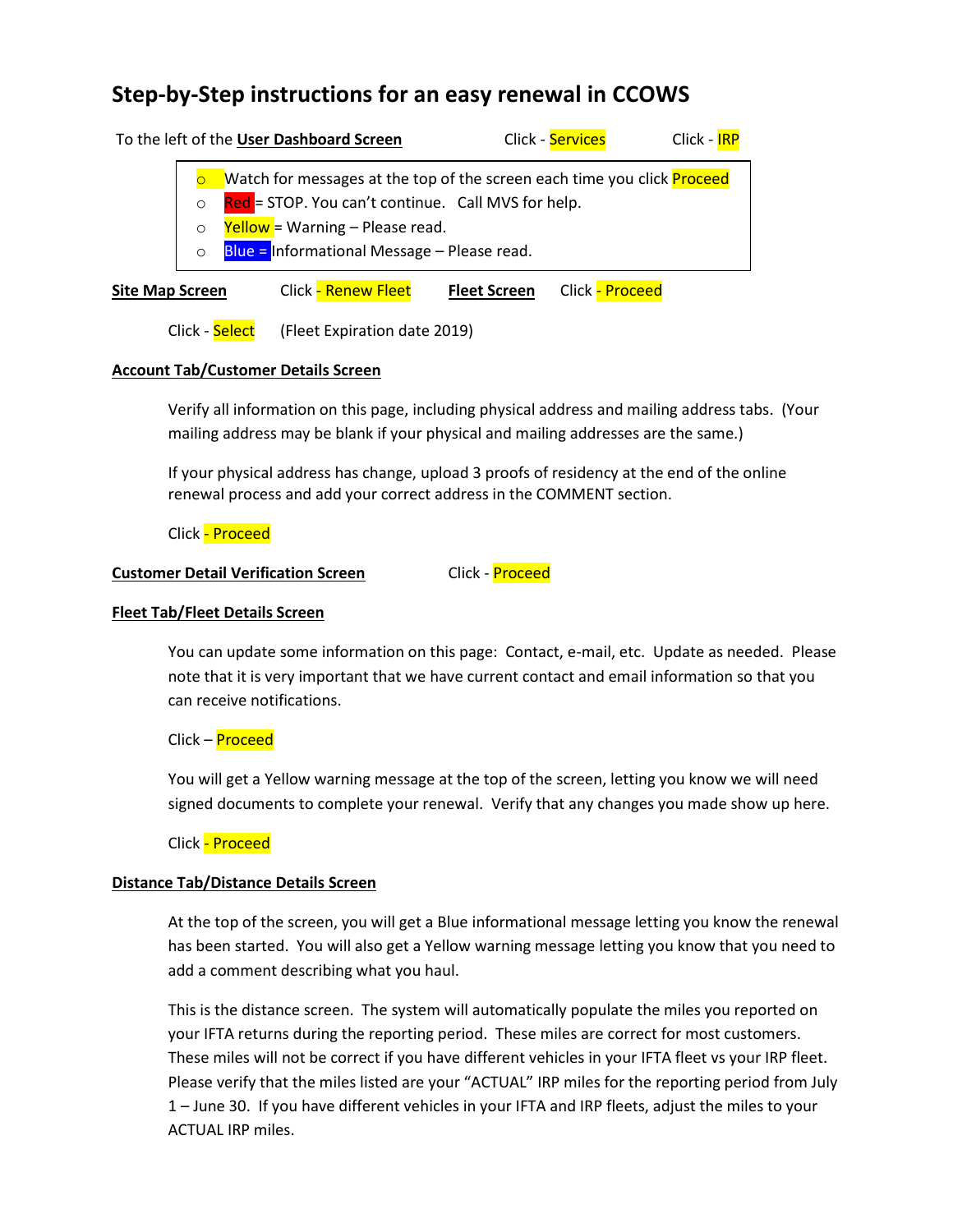Find the Comment box. Write a short description of your business and what you haul.

Click - Add/Update Comment (Do not forget to click the "Add/Update Comment" button.)

Click - Proceed

#### **Distance Details Screen**

Double check your miles.

Click - Proceed

#### **Weight Group Tab/Weight Group Selection Details**

If your weight groups are not changing from last year, Click - Done.

If you have weight changes, at the end of your renewal process, upload an A/C form with new weights and list the affected vehicles, Click - Done.

**Vehicle Tab/Renewal Vehicle Processing Screen** You can amend, add, or delete vehicles here.

If you have changes, click the appropriate box and Click - **Proceed**.

If you are adding a vehicle, you will need to upload the supporting documents at the end of the renewal process (title, sales tax receipt, insurance, 2290 if over 55,000 lbs and Bill of Sale if temp is requested).

If your vehicles have not changed or you are done amending, adding, or deleting vehicles, Click - Done.

**Web Processing Screen** You can upload appropriate documents here.

Click - Select the renewal supplement

#### **Submit Process Screen**

Look at one of your VIN's, Choose a Vehicle Document Type (typically you will need both a 2290 and insurance document)

Click - Choose File, find the file on your computer and open it, Click - Upload.

The file will show up under the "Vehicle Documents" label

Keep adding all the documents you need for all vehicles. (Typically 2290 and insurance)

Choose a "Fleet Document Type". Please note that all forms except the POA are required for every renewal. The blank forms are located under the Services tab on the left under BLANK FORMS. Again, Click - Choose File, find the file on your computer and open it, Click - Upload.